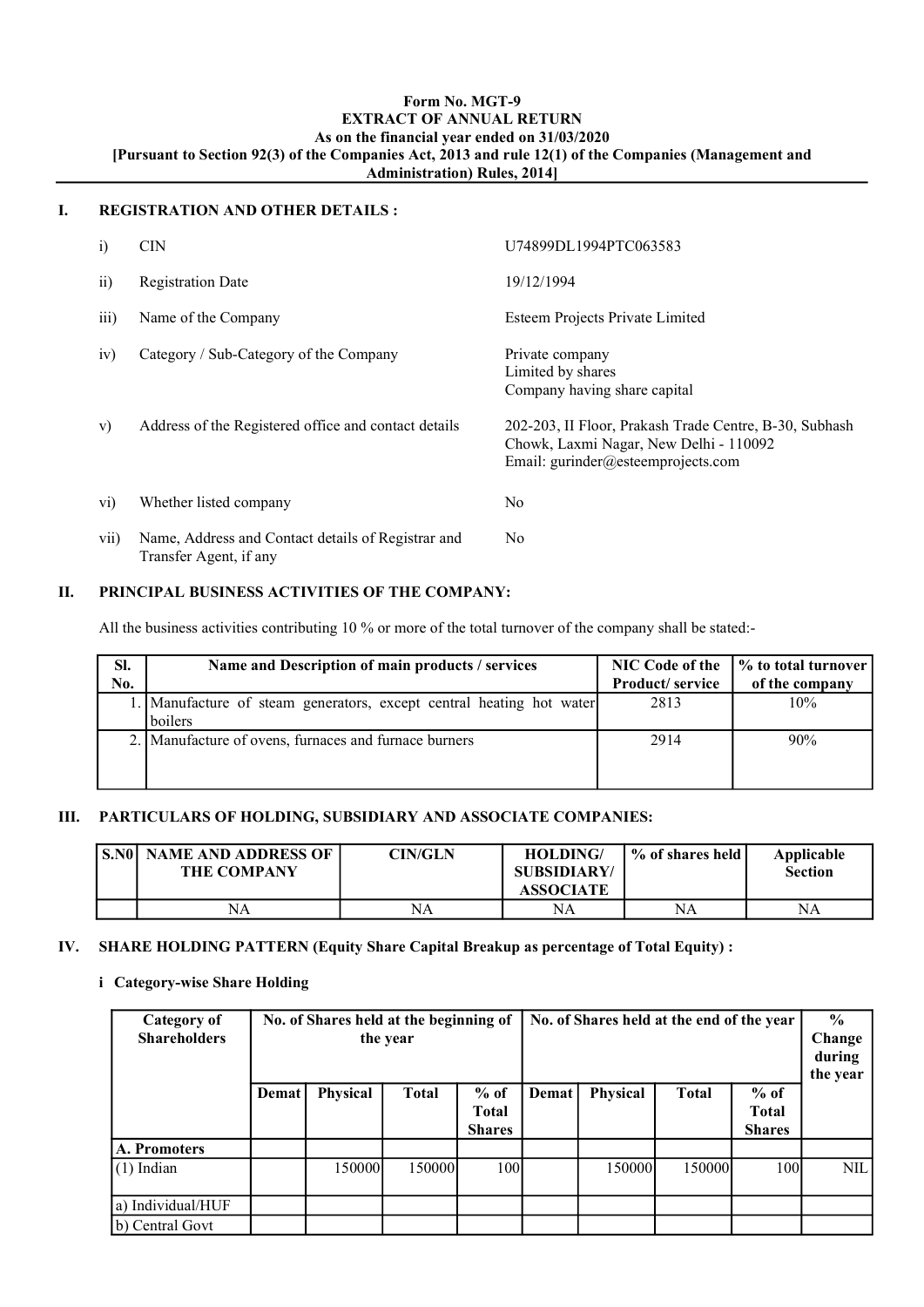| c) State Govt (s)                    |        |        |     |        |        |     |            |
|--------------------------------------|--------|--------|-----|--------|--------|-----|------------|
| d) Bodies Corp.                      |        |        |     |        |        |     |            |
| e) Banks / FI                        |        |        |     |        |        |     |            |
| f) Any Other                         |        |        |     |        |        |     |            |
| Sub-total $(A)$ $(1)$ :-             | 150000 | 150000 | 100 | 150000 | 150000 | 100 | <b>NIL</b> |
|                                      |        |        |     |        |        |     |            |
|                                      |        |        |     |        |        |     |            |
| (2) Foreign<br>a) NRIs - Individuals |        |        |     |        |        |     |            |
|                                      |        |        |     |        |        |     |            |
| $\overline{b}$ ) Other –             |        |        |     |        |        |     |            |
| Individuals                          |        |        |     |        |        |     |            |
| c) Bodies Corp.                      |        |        |     |        |        |     |            |
| d) Banks / FI                        |        |        |     |        |        |     |            |
| e) Any Other                         |        |        |     |        |        |     |            |
| Sub-total $(A)$ $(2)$ :-             |        |        |     |        |        |     |            |
| <b>Total shareholding</b>            | 150000 | 150000 | 100 | 150000 | 150000 | 100 | NIL        |
| of Promoter $(A)$ =                  |        |        |     |        |        |     |            |
| $(A)(1)+(A)(2)$                      |        |        |     |        |        |     |            |
| <b>B.</b> Public                     |        |        |     |        |        |     |            |
| Shareholding                         |        |        |     |        |        |     |            |
| 1. Institutions                      |        |        |     |        |        |     |            |
| a) Mutual Funds                      |        |        |     |        |        |     |            |
| b) Banks / FI                        |        |        |     |        |        |     |            |
| c) Central Govt                      |        |        |     |        |        |     |            |
| d) State Govt $(s)$                  |        |        |     |        |        |     |            |
| e) Venture Capital                   |        |        |     |        |        |     |            |
| Funds                                |        |        |     |        |        |     |            |
| f) Insurance                         |        |        |     |        |        |     |            |
|                                      |        |        |     |        |        |     |            |
| Companies                            |        |        |     |        |        |     |            |
| $g)$ FIIs                            |        |        |     |        |        |     |            |
| h) Foreign Venture                   |        |        |     |        |        |     |            |
| Capital Funds                        |        |        |     |        |        |     |            |
| i) Others (specify)                  |        |        |     |        |        |     |            |
| Sub-total $(B)(1)$ :-                |        |        |     |        |        |     |            |
| 2. Non-Institutions                  |        |        |     |        |        |     |            |
| a) Bodies Corp.                      |        |        |     |        |        |     |            |
| i) Indian                            |        |        |     |        |        |     |            |
| ii) Overseas                         |        |        |     |        |        |     |            |
| b) Individuals                       |        |        |     |        |        |     |            |
| i) Individual                        |        |        |     |        |        |     |            |
| shareholders holding                 |        |        |     |        |        |     |            |
| nominal share                        |        |        |     |        |        |     |            |
| capital upto Rs. 1                   |        |        |     |        |        |     |            |
| lakh                                 |        |        |     |        |        |     |            |
| ii) Individual                       |        |        |     |        |        |     |            |
| shareholders holding                 |        |        |     |        |        |     |            |
| nominal share                        |        |        |     |        |        |     |            |
| capital in excess of                 |        |        |     |        |        |     |            |
| Rs 1 lakh "                          |        |        |     |        |        |     |            |
| c) Others (specify)                  |        |        |     |        |        |     |            |
| Sub-total $(B)(2)$ :-                |        |        |     |        |        |     |            |
| <b>Total Public</b>                  |        |        |     |        |        |     |            |
| <b>Shareholding</b>                  |        |        |     |        |        |     |            |
| $(B)=(B)(1)+(B)(2)$                  |        |        |     |        |        |     |            |
| C. Shares held by                    |        |        |     |        |        |     |            |
| <b>Custodian for</b>                 |        |        |     |        |        |     |            |
| <b>GDRs &amp; ADRs</b>               |        |        |     |        |        |     |            |
| <b>Grand Total</b>                   | 150000 | 150000 | 100 | 150000 | 150000 | 100 | NIL        |
| $(A+B+C)$                            |        |        |     |        |        |     |            |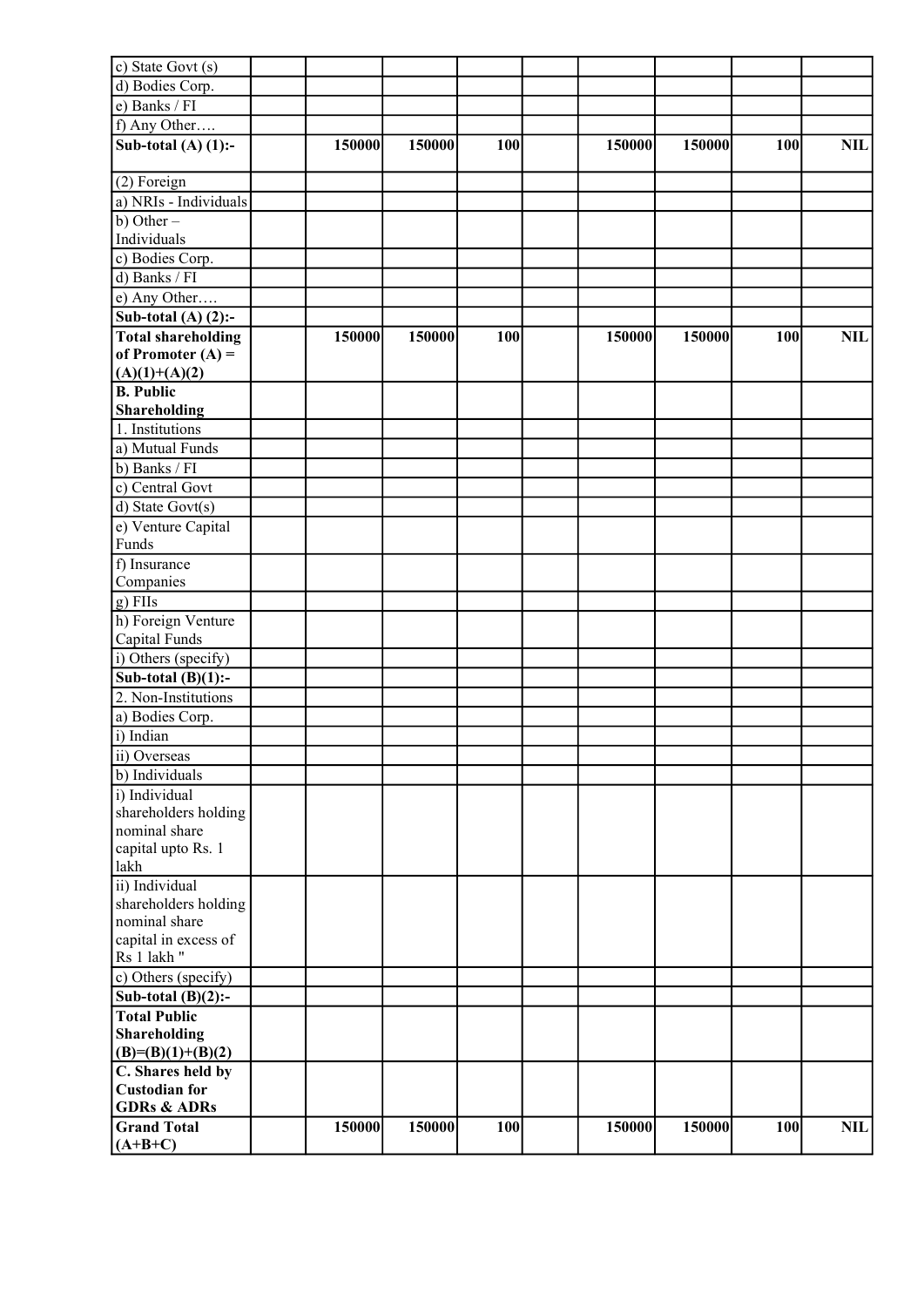### (ii) Shareholding of Promoters

| <b>SI</b> | <b>Shareholder's Name</b> |               | Shareholding at the beginning |               |               | Share holding at the end of the |               |               |
|-----------|---------------------------|---------------|-------------------------------|---------------|---------------|---------------------------------|---------------|---------------|
| No.       |                           |               | of the year                   |               | vear          |                                 |               |               |
|           |                           | No. of        | % of total                    | %of           | No. of        | % of total                      | %of           | $%$ change in |
|           |                           | <b>Shares</b> | Shares of                     | <b>Shares</b> | <b>Shares</b> | Shares of                       | <b>Shares</b> | share holding |
|           |                           |               | the                           | Pledged /     |               | the                             | Pledged /     | during the    |
|           |                           |               | company                       | encumber      |               | company                         | encumber      | year          |
|           |                           |               |                               | ed to total   |               |                                 | ed to total   |               |
|           |                           |               |                               | shares        |               |                                 | shares        |               |
|           | Gurcharan Singh           | 52500         | 35%                           |               | 52500         | 35%                             |               | Nil           |

### (iii) Change in Promoters' Shareholding ( please specify, if there is no change) N.A.

| SI.<br>No. | Name | <b>Particulars</b>                                                                                                                                                                      | Shareholding at the<br>beginning of the year |                                                  | <b>Cumulative</b><br><b>Shareholding during</b><br>the year |                                                  |  |
|------------|------|-----------------------------------------------------------------------------------------------------------------------------------------------------------------------------------------|----------------------------------------------|--------------------------------------------------|-------------------------------------------------------------|--------------------------------------------------|--|
|            |      |                                                                                                                                                                                         | No. of<br><b>Shares</b>                      | % of total<br><b>Shares</b> of<br>the<br>company | No. of<br><b>Shares</b>                                     | % of total<br><b>Shares</b> of<br>the<br>company |  |
|            |      | At the beginning of the year                                                                                                                                                            |                                              |                                                  |                                                             |                                                  |  |
|            |      | Date wise Increase / Decrease in Promoters<br>Share holding during the year specifying the<br>reasons for increase / decrease (e.g. allotment /<br>transfer / bonus/ sweat equity etc): |                                              |                                                  |                                                             |                                                  |  |
|            |      | At the End of the year                                                                                                                                                                  |                                              |                                                  |                                                             |                                                  |  |

#### (iv) Shareholding Pattern of top ten Shareholders (other than Directors, Promoters and Holders of GDRs and ADRs): N.A

| SI.<br>No.     | <b>Name</b> | <b>Particulars</b><br>Shareholding at the<br>beginning of the year |                         |                                                  | Cumulative<br><b>Shareholding during</b><br>the year |                                                  |  |
|----------------|-------------|--------------------------------------------------------------------|-------------------------|--------------------------------------------------|------------------------------------------------------|--------------------------------------------------|--|
|                |             |                                                                    | No. of<br><b>Shares</b> | % of total<br><b>Shares</b> of<br>the<br>company | No. of<br><b>Shares</b>                              | % of total<br><b>Shares</b> of<br>the<br>company |  |
|                |             | At the beginning of the year                                       |                         |                                                  |                                                      |                                                  |  |
|                |             | At the end of the year                                             |                         |                                                  |                                                      |                                                  |  |
| $\overline{2}$ |             | At the beginning of the year                                       |                         |                                                  |                                                      |                                                  |  |
|                |             | At the end of the year                                             |                         |                                                  |                                                      |                                                  |  |
|                |             | At the beginning of the year                                       |                         |                                                  |                                                      |                                                  |  |
|                |             | At the end of the year                                             |                         |                                                  |                                                      |                                                  |  |

# (v) Shareholding of Directors and Key Managerial Personnel

| Sl.N<br>0.           | <b>Name</b>                                                         | <b>Particulars</b>                          |                                  | Shareholding at the<br>beginning of the year     | <b>Cumulative</b><br><b>Shareholding during</b><br>the year |                                                  |  |
|----------------------|---------------------------------------------------------------------|---------------------------------------------|----------------------------------|--------------------------------------------------|-------------------------------------------------------------|--------------------------------------------------|--|
|                      |                                                                     | For Each of the<br><b>Directors and KMP</b> | No. of<br><b>Shares</b>          | % of total<br><b>Shares of</b><br>the<br>company | No. of<br><b>Shares</b>                                     | % of total<br><b>Shares</b> of<br>the<br>company |  |
| 1.<br>2.<br>3.<br>4. | Gurcharan Singh<br>Rajinder Kaur<br>Gurinder Singh<br>Tanveer Singh | At the beginning of the<br>year             | 52500<br>52500<br>22500<br>22500 | 35%<br>35%<br>15%<br>15%                         | 52500<br>52500<br>22500<br>22500                            | 35%<br>35%<br>15%<br>15%                         |  |
|                      |                                                                     | Date wise Increase /<br>Decrease in Share   |                                  |                                                  |                                                             |                                                  |  |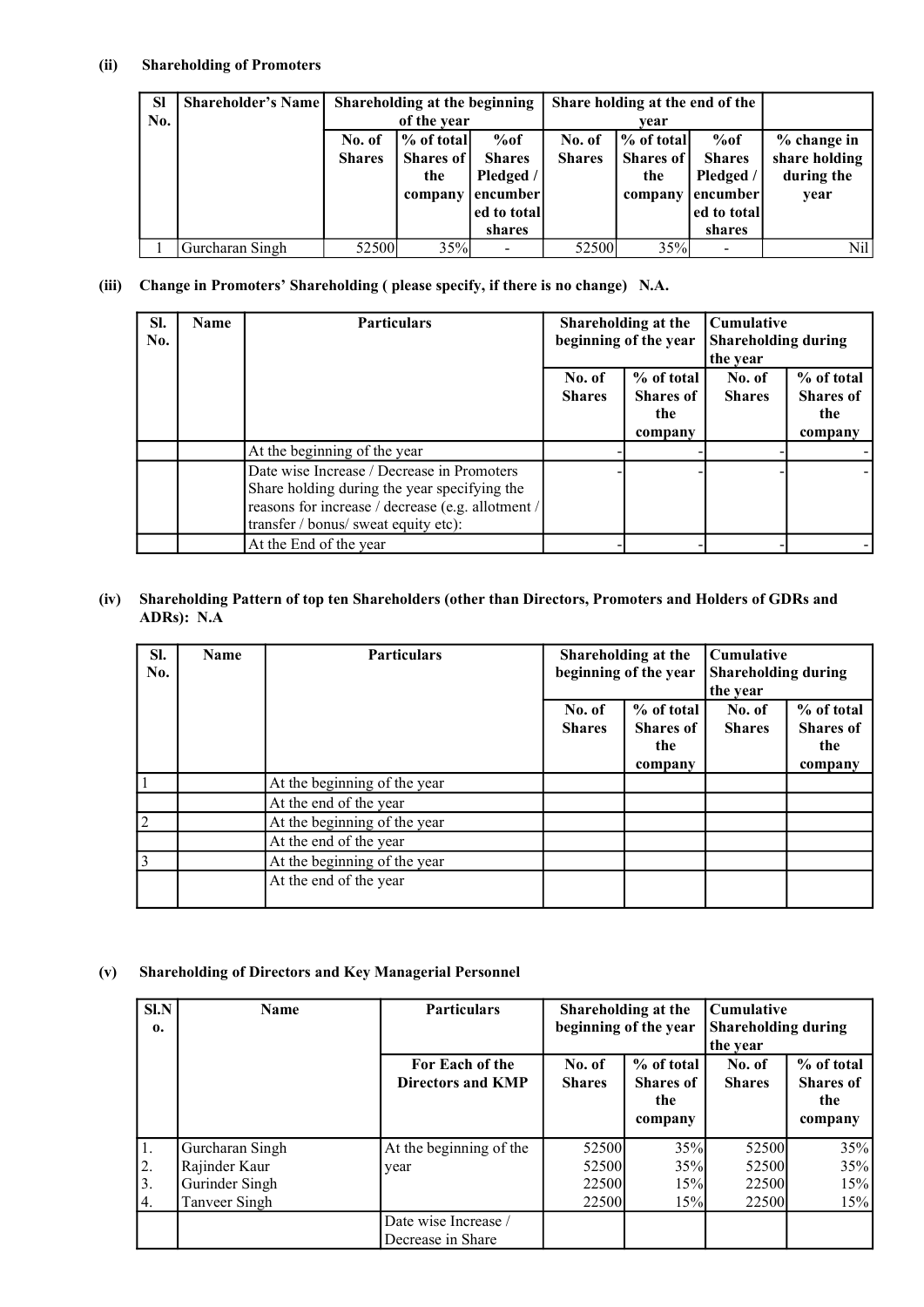|    |                 | holding during the year |       |     |       |     |
|----|-----------------|-------------------------|-------|-----|-------|-----|
|    |                 | specifying the reasons  |       |     |       |     |
|    |                 | for increase / decrease |       |     |       |     |
|    |                 | $(e.g.$ allotment /     |       |     |       |     |
|    |                 | transfer / bonus/ sweat |       |     |       |     |
|    |                 | equity etc):            |       |     |       |     |
| 1. | Gurcharan Singh | At the End of the year  | 52500 | 35% | 52500 | 35% |
| 2. | Rajinder Kaur   |                         | 52500 | 35% | 52500 | 35% |
| 3. | Gurinder Singh  |                         | 22500 | 15% | 22500 | 15% |
|    | Tanveer Singh   |                         | 22500 | 15% | 22500 | 15% |

## V. INDEBTEDNESS :

Indebtedness of the Company including interest outstanding/accrued but not due for payment

|                                          | <b>Secured Loans</b><br>excluding<br>deposits | <b>Unsecured Loans</b> | <b>Deposits</b> | <b>Total</b><br><b>Indebtedness</b> |
|------------------------------------------|-----------------------------------------------|------------------------|-----------------|-------------------------------------|
| Indebtedness at the beginning of the     |                                               |                        |                 |                                     |
| financial year                           |                                               |                        |                 |                                     |
| i) Principal Amount                      | 2,99,01,983                                   | 2,57,02,489            |                 | 5,56,04,472                         |
| ii) Interest due but not paid            |                                               |                        |                 |                                     |
| iii) Interest accrued but not due        |                                               |                        |                 |                                     |
| Total (i+ii+iii)                         | 2,99,01,983                                   | 2,57,02,489            |                 | 5,56,04,472                         |
| Change in Indebtedness during the        |                                               |                        |                 |                                     |
| financial year                           |                                               |                        |                 |                                     |
| Addition                                 | 8,28,03,016                                   |                        |                 | 8,28,03,016                         |
| Reduction                                |                                               | (9,41,493)             |                 | (9,41,493)                          |
| <b>Net Change</b>                        | 8,28,03,016                                   | (9, 41, 493)           |                 | 8,18,61,523                         |
| Indebtedness at the end of the financial |                                               |                        |                 |                                     |
| year                                     |                                               |                        |                 |                                     |
| i) Principal Amount                      | 11,27,04,999                                  | 2,47,60,996            |                 | 13,74,65,995                        |
| ii) Interest due but not paid            |                                               |                        |                 |                                     |
| iii) Interest accrued but not due        |                                               |                        |                 |                                     |
| Total (i+ii+iii)                         | 11,27,04,999                                  | 2,47,60,996            |                 | 13,74,65,995                        |

# VI. REMUNERATION OF DIRECTORS AND KEY MANAGERIAL PERSONNEL

### A. Remuneration to Managing Director, Whole-time Directors and/or Manager : Nil

| SI.<br>$\mathbf{n}$ . | Name of<br><b>MD/WTD/</b><br><b>Manager</b> | <b>Gross salary</b>                                                                                 |                                                     |                                                                                                                       |  | <b>Stoc</b><br>k<br>Opti<br>on | <b>Sweat</b><br><b>Equity</b> |        | Commission | <b>Others</b> | <b>Total</b> | Ceiling<br>as per<br>the Act |
|-----------------------|---------------------------------------------|-----------------------------------------------------------------------------------------------------|-----------------------------------------------------|-----------------------------------------------------------------------------------------------------------------------|--|--------------------------------|-------------------------------|--------|------------|---------------|--------------|------------------------------|
|                       |                                             | as per<br>provisions<br>contained<br>in section<br>$17(1)$ of<br>the<br>Income-<br>tax Act,<br>1961 | perquisites<br>u/s 17(2)<br>Income-tax<br>Act, 1961 | (a) Salary   (b) Value of $ $ (c) Profits in<br>lieu of<br>salary under<br>section $17(3)$<br>Income-tax<br>Act, 1961 |  |                                | as $%$<br>of<br>profit        | others |            |               |              |                              |
|                       |                                             |                                                                                                     |                                                     |                                                                                                                       |  |                                |                               |        |            |               |              |                              |
| $\overline{2}$        |                                             |                                                                                                     |                                                     |                                                                                                                       |  |                                |                               |        |            |               |              |                              |